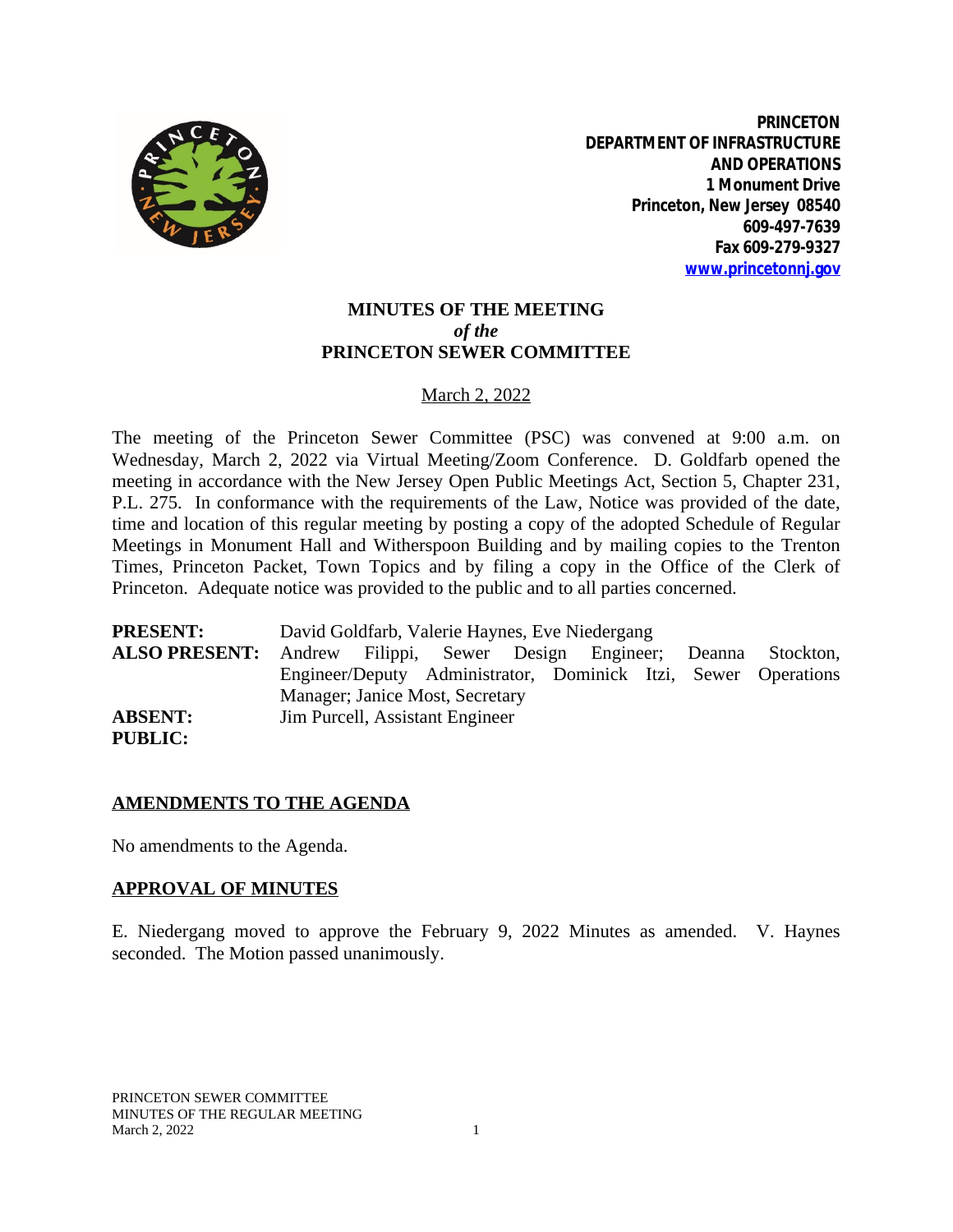## **Pump Station Design and Reconstruction Update**

A. Filippi stated that nine proposals were received and ranked with two or three being called for an interview. Construction will begin during the 2023 construction season.

## **Presentation to Mayor and Council Regarding Long Range Financial Plan**

Discussion: By March 11, A. Filippi and D. Itzi will forward to D. Goldfarb information they have gathered for the presentation; graphics will show slope of projected increase and data impact on an average household over time; sewer bills are a reflection of water usage; see if there is a source of statewide averages of treating sewer waste; reasons why we have low fees compared to surrounding towns – our system is old – we now have to replace the system/pump stations/etc. to ramp up where we need to be; SBRSA was built in the 1970's with federal grants. D. Goldfarb will get surrounding town fees for comparison during presentation.

## **Infiltration and Inflow (I/I Program)**

A. Filippi stated that Mini System 35 explanation of work letters were sent to affected property ownners; Right of Entry Agreements are being returned, those not returned will be contacted; approximately 47 Agreements need to be returned before going to bid; there is information on the website about the project; a virtual community meeting was held with large turnout.

D. Goldfarb stated the Stony Brook Regional Sewerage Authority has sent letters to downstream communities concerning nearing capacity.

E. Niedergang stated that Mayor Freda received the letter and shared it with Council; she will share the letter with the Sewer Committee prior to the next meeting.

Discussion: South Brunswick Township response to the SBRSA letter; D. Stockton will work with B. Hvozdovic on response; we are nearing 90% capacity; work on removing I/I to delay impacts; what authority SBRSA has over Members; Members are Princeton, South Brunswick, West Windsor, Hopewell Borough, and Pennington Borough; SBRSA plans to address needs of all communities and expand to meet the demands. This topic can be part of the April 11 presentation to Mayor and Council.

## **Method of Calculating Sewer Connection Fees**

No new updates.

Discussion: Ordinance will be completed within the next few months with a new formula set for coming years.